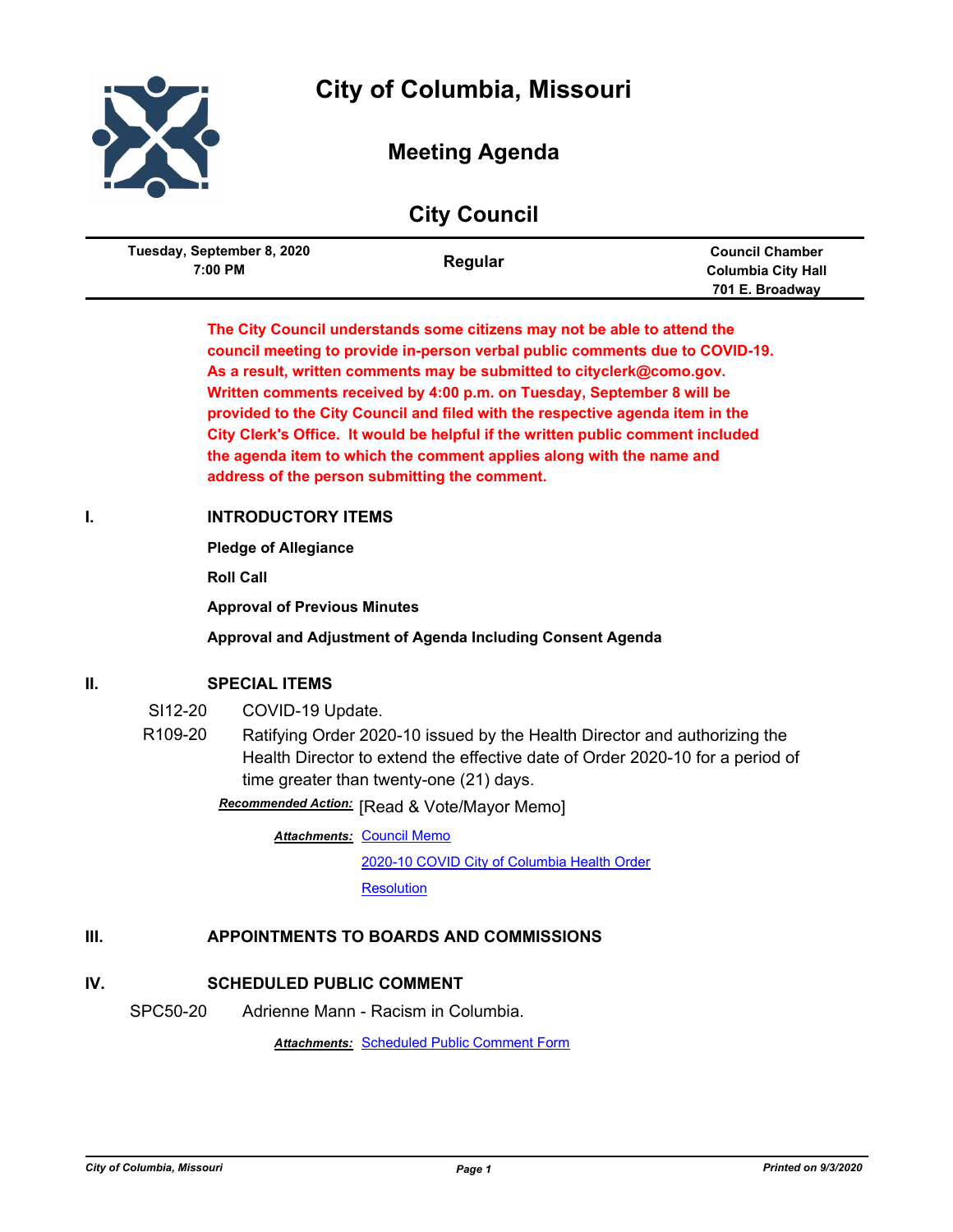|    | SPC51-20        | Kimber Summers - Shifting the responsibility of drug use and addiction from<br>the criminal to the social justice system.           |
|----|-----------------|-------------------------------------------------------------------------------------------------------------------------------------|
|    |                 | <b>Attachments: Scheduled Public Comment Form</b>                                                                                   |
|    | <b>SPC52-20</b> | Roy Lovelady - Community policing.                                                                                                  |
|    |                 | <b>Attachments: Scheduled Public Comment Form</b>                                                                                   |
|    | SPC53-20        | Brent Haden - Police reform.                                                                                                        |
|    |                 | <b>Attachments: Scheduled Public Comment Form</b>                                                                                   |
| V. |                 | <b>PUBLIC HEARINGS</b>                                                                                                              |
|    | PH30-20         | FY 2021 Annual Budget for the City of Columbia.                                                                                     |
|    |                 | (Continued from the August 17, 2020 Council Meeting.)                                                                               |
|    |                 | Recommended Action: [See B210-20/Mayor Memo]                                                                                        |
|    |                 | <b>Attachments: Council Memo</b>                                                                                                    |
|    | B210-20         | Adopting the FY 2021 Annual Budget for the City of Columbia.                                                                        |
|    |                 | (Continued from the August 17, 2020 Council Meeting.)                                                                               |
|    |                 | Recommended Action: [Read & Hold/Mayor Memo]                                                                                        |
|    |                 | <b>Attachments: Amendment Sheet dated 9-3-20</b>                                                                                    |
|    |                 | Supplemental - Vidwest Correspondence                                                                                               |
|    |                 | <b>Supplemental - Parks and Recreation Commission</b>                                                                               |
|    |                 | Supplemental - Commission on Cultural Affairs - 8/17                                                                                |
|    |                 | Supplemental - Housing and Community Development Commission - 8/17                                                                  |
|    |                 | Supplemental - Human Services Commission - 8/17                                                                                     |
|    |                 | Supplemental - Convention and Visitors Advisory Board - 8/17                                                                        |
|    |                 | <b>Council Memo</b>                                                                                                                 |
|    |                 | Ordinance                                                                                                                           |
|    |                 | <b>Exhibit A to Ordinance</b>                                                                                                       |
|    | B211-20         | Amending Chapter 22 of the City Code to eliminate transportation fares in FY<br>2021 for users of the GoCOMO Public Transit System. |
|    |                 | (Continued from the August 17, 2020 Council Meeting.)                                                                               |
|    |                 | Recommended Action: [Read & Hold/Mayor Memo]                                                                                        |

**Attachments: [Council Memo](http://gocolumbiamo.legistar.com/gateway.aspx?M=F&ID=98e92b60-1397-4b7a-a6f6-d6570afa4d80.docx)**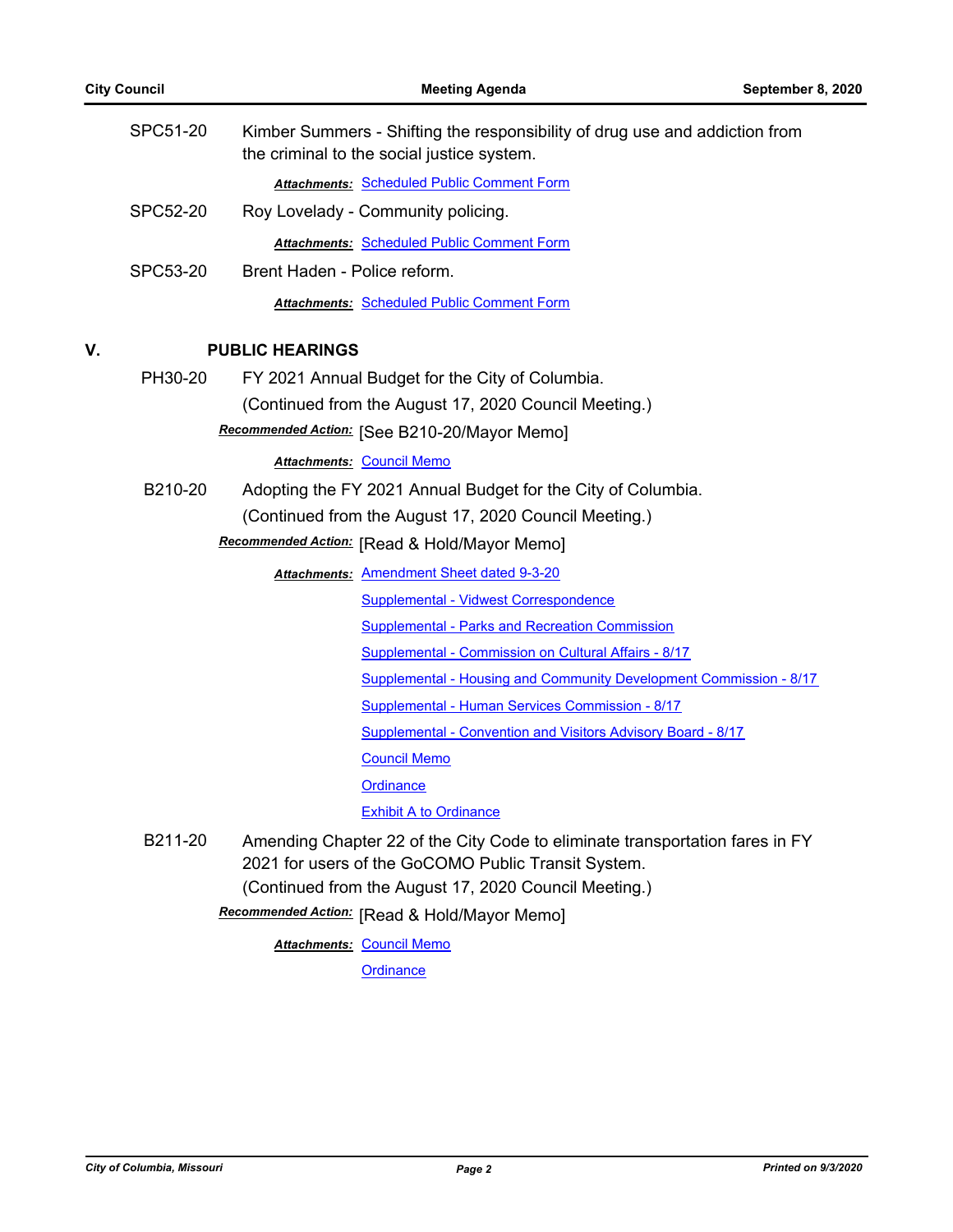### **VI. OLD BUSINESS**

B213-20 Authorizing the issuance of Sewerage System Refunding Revenue Bonds, Series 2020.

[2nd Read & Vote/Mayor Memo] *Recommended Action:*

**Attachments: [Council Memo](http://gocolumbiamo.legistar.com/gateway.aspx?M=F&ID=6e7f6ae0-43b1-4dcb-9297-4c1f791229b7.docx)** 

[Term Sheet and Numbers 7.1.2020](http://gocolumbiamo.legistar.com/gateway.aspx?M=F&ID=84f21baa-26d9-4194-bc4a-35b6f14fd458.pdf) **[Ordinance](http://gocolumbiamo.legistar.com/gateway.aspx?M=F&ID=500ad315-ce35-49bd-b614-843b631123ea.doc)** [Exhibit A to Ordinance](http://gocolumbiamo.legistar.com/gateway.aspx?M=F&ID=ad9f68d8-5839-414c-aec2-8cf593bf949f.pdf) [Exhibit B to Ordinance](http://gocolumbiamo.legistar.com/gateway.aspx?M=F&ID=8bf4b84d-0e31-4abf-8325-d763a5966cb7.pdf)

[Exhibit C to Ordinance](http://gocolumbiamo.legistar.com/gateway.aspx?M=F&ID=698676f4-7bdf-4d4e-91a7-802be1794b21.pdf)

## **VII. CONSENT AGENDA**

B214-20 Approving the Final Plat of "The Vineyards, Plat No. 8" located west of Dumas Drive and at the western terminus of Stone Mountain Parkway; authorizing a performance contract (Case No. 33-2020).

**Recommended Action:** [2nd Read & Vote/Mayor Memo]

| <b>Attachments: Council Memo</b>                       |
|--------------------------------------------------------|
| <b>Locator Maps</b>                                    |
| <b>Final Plat</b>                                      |
| Previously Approved-Vineyards Plat No. 2 (Preliminary) |
| Ordinance                                              |
| <b>Exhibit A to Ordinance</b>                          |
|                                                        |

B215-20 Authorizing a right of use license permit with P1316, LLC for the construction, installation and maintenance of private trees and tree grates within portions of the future extension of Endeavor Avenue rights-of-way.

Recommended Action: [2nd Read & Vote/Mayor Memo]

**Attachments: [Council Memo](http://gocolumbiamo.legistar.com/gateway.aspx?M=F&ID=350ee155-c8ba-43db-98bb-327dbb83d4f7.docx)** 

**[Ordinance](http://gocolumbiamo.legistar.com/gateway.aspx?M=F&ID=ef3542de-17c9-4f9f-bc8e-0e24e91cf881.doc)** 

**[Attachment A to Ordinance](http://gocolumbiamo.legistar.com/gateway.aspx?M=F&ID=400a9bfb-ab7c-4911-a5d6-d290bc63779e.pdf)** 

B216-20 Accepting conveyances for sidewalk and street purposes.

**Recommended Action:** [2nd Read & Vote/Mayor Memo]

**Attachments: [Council Memo](http://gocolumbiamo.legistar.com/gateway.aspx?M=F&ID=252b39e1-fae2-4f8b-bf32-ebd77f193a1c.docx)**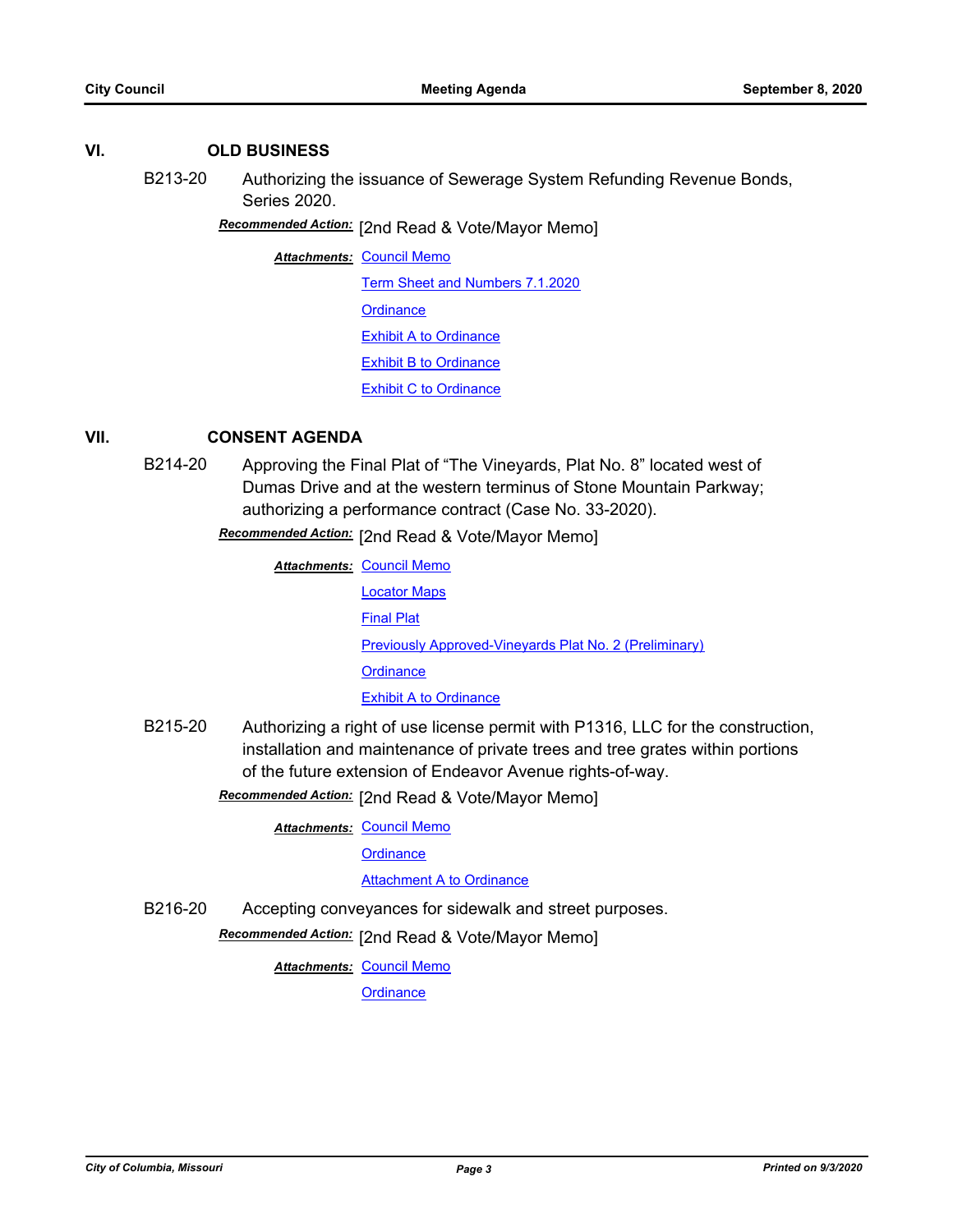B217-20 Authorizing construction of the Stanford Drive PCCE #21 Sanitary Sewer Improvement Project; calling for bids through the Purchasing Division or authorizing a contract for the work using a term and supply contract.

Recommended Action: [2nd Read & Vote/Mayor Memo]

**Attachments: [Council Memo](http://gocolumbiamo.legistar.com/gateway.aspx?M=F&ID=e23dca48-69a9-48cf-aa69-4d7a509eb6d3.docx)** 

[Location Map](http://gocolumbiamo.legistar.com/gateway.aspx?M=F&ID=43752dc1-0f16-4f83-b3db-c1efb392d524.pdf)

[Diagram](http://gocolumbiamo.legistar.com/gateway.aspx?M=F&ID=37701831-79e1-42a4-beec-4da9eda9c702.pdf)

**[Ordinance](http://gocolumbiamo.legistar.com/gateway.aspx?M=F&ID=349e80d6-6490-41b8-b4b2-c89fb3d51350.doc)** 

B218-20 Authorizing construction of the Quail Drive storm water improvement project; calling for bids through the Purchasing Division.

Recommended Action: [2nd Read & Vote/Mayor Memo]

**Attachments: [Council Memo](http://gocolumbiamo.legistar.com/gateway.aspx?M=F&ID=74c10b93-d8e9-4d1d-b346-c8c059d63818.docx)** 

[Location Map](http://gocolumbiamo.legistar.com/gateway.aspx?M=F&ID=94237c20-f326-4784-b725-840341269fe0.pdf)

**[Diagram](http://gocolumbiamo.legistar.com/gateway.aspx?M=F&ID=87dedf49-5e14-45b2-ae1f-1500f6306dcd.pdf)** 

### **[Ordinance](http://gocolumbiamo.legistar.com/gateway.aspx?M=F&ID=a2c872a7-9c38-4ba3-9527-a567f9e94950.doc)**

B219-20 Authorizing a joint funding agreement for water resource investigations with the U.S. Geological Survey, United States Department of the Interior for groundwater monitoring of well sites in the vicinity of the McBaine wetland treatment units and the Eagle Bluffs Conservation Area.

Recommended Action: [2nd Read & Vote/Mayor Memo]

**Attachments: [Council Memo](http://gocolumbiamo.legistar.com/gateway.aspx?M=F&ID=ca45af7c-7327-441d-81fe-e6dd4ec0dd7d.docx)** 

[USGS Proposal](http://gocolumbiamo.legistar.com/gateway.aspx?M=F&ID=83f2d931-1845-41d2-93a5-ef5236e73149.pdf)

[Communication from USGS](http://gocolumbiamo.legistar.com/gateway.aspx?M=F&ID=936d678f-db55-4ced-a7a2-39a1b0fe98ef.pdf)

**[Ordinance](http://gocolumbiamo.legistar.com/gateway.aspx?M=F&ID=8d81b5b6-ef57-480a-baf2-d5c0a8500feb.doc)** 

[Exhibit A to Ordinance](http://gocolumbiamo.legistar.com/gateway.aspx?M=F&ID=bb5055c4-fb08-41bb-8032-760541e3df75.pdf)

B220-20 Authorizing a professional engineering services agreement with Black & Veatch Corporation for the design of a new southeast pump station.

Recommended Action: [2nd Read & Vote/Mayor Memo]

**Attachments: [Council Memo](http://gocolumbiamo.legistar.com/gateway.aspx?M=F&ID=c267646b-d3b5-4275-985e-fa3a56a450e1.docx)** 

**[Preliminary Schedule](http://gocolumbiamo.legistar.com/gateway.aspx?M=F&ID=ee6e8bcb-2931-461a-a7bb-13111a102246.pdf) [Ordinance](http://gocolumbiamo.legistar.com/gateway.aspx?M=F&ID=97af17a0-ba30-48ed-a418-1dac6c66b3d0.doc)** [Attachment A to Ordinance](http://gocolumbiamo.legistar.com/gateway.aspx?M=F&ID=6f9b4e82-74b3-4df4-b278-df1e2d338279.pdf)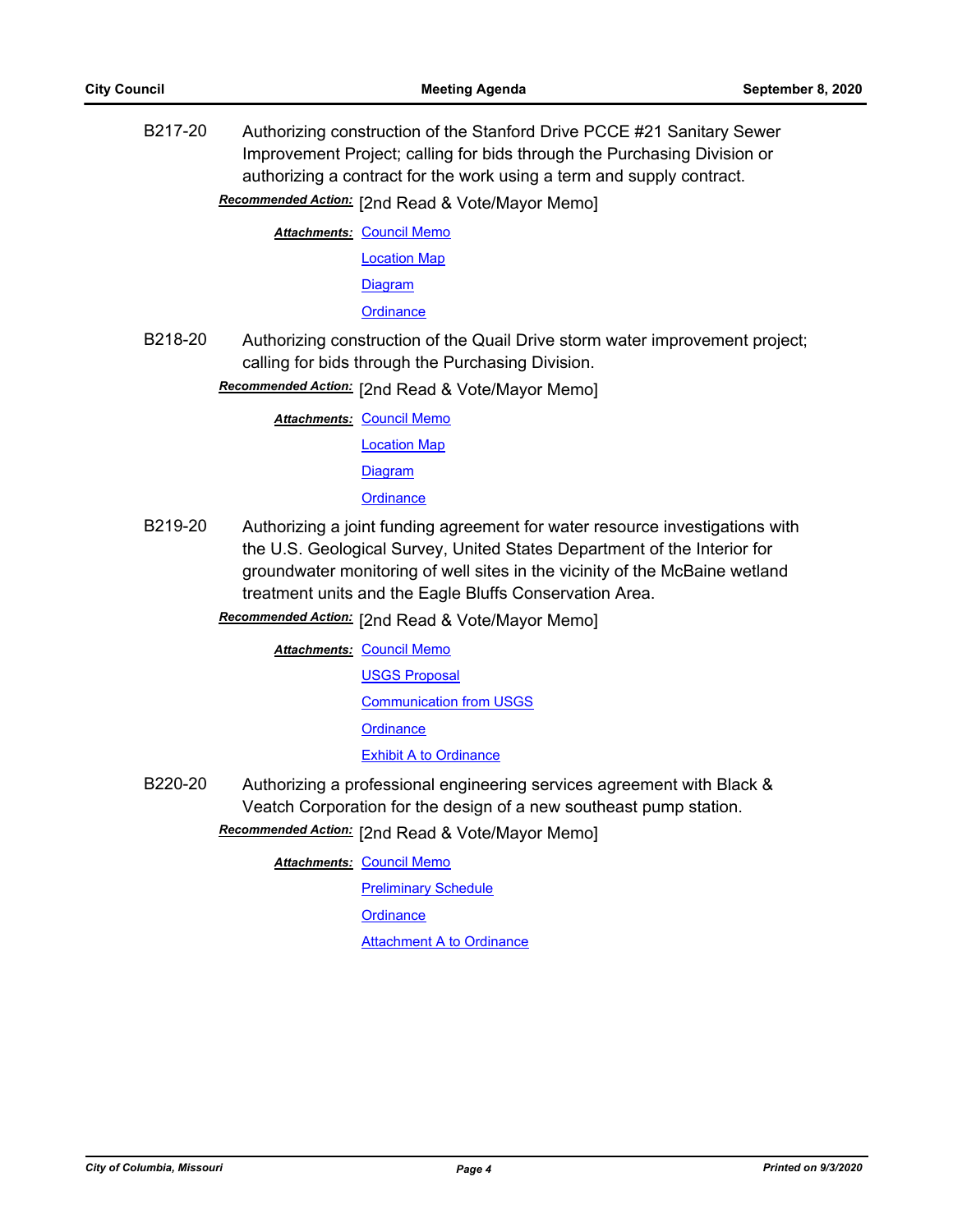B221-20 Authorizing a professional engineering services agreement with HDR Engineering, Inc. for design upgrades to the West Ash Pump Station. Recommended Action: [2nd Read & Vote/Mayor Memo]

**Attachments: [Council Memo](http://gocolumbiamo.legistar.com/gateway.aspx?M=F&ID=5f5b1004-ba17-4482-83ae-3e993e35bb5a.docx)** 

[Preliminary Schedule](http://gocolumbiamo.legistar.com/gateway.aspx?M=F&ID=6d3dbc07-a773-4c7e-b907-49831ceaf108.pdf)

**[Ordinance](http://gocolumbiamo.legistar.com/gateway.aspx?M=F&ID=32a4a9de-a4bd-411b-85e9-c64d2b708af2.doc)** 

[Attachment A to Ordinance](http://gocolumbiamo.legistar.com/gateway.aspx?M=F&ID=b7bfed14-f1bd-4222-b904-1897713a9bf5.pdf)

B222-20 Authorizing a memorandum of understanding with the Missouri Department of Health and Senior Services for the issuance of birth and death certificates and associated information technology activities.

Recommended Action: [2nd Read & Vote/Mayor Memo]

**Attachments: [Council Memo](http://gocolumbiamo.legistar.com/gateway.aspx?M=F&ID=83642ee9-ba4c-4998-98fd-a90c31bfee4e.docx)** 

**[Ordinance](http://gocolumbiamo.legistar.com/gateway.aspx?M=F&ID=8caca5ed-4736-40ec-8da8-6b606f3b19d8.doc)** 

[Exhibit A to Ordinance](http://gocolumbiamo.legistar.com/gateway.aspx?M=F&ID=84a6c78e-f1c9-4280-9743-0caacbd62dae.pdf)

B223-20 Authorizing a program services contract with the Missouri Department of Health and Senior Services for the Healthy Families Missouri Home Visiting program.

Recommended Action: [2nd Read & Vote/Mayor Memo]

**Attachments: [Council Memo](http://gocolumbiamo.legistar.com/gateway.aspx?M=F&ID=80af1d6a-d312-4982-a247-88d261c6f6df.docx)** 

**[Ordinance](http://gocolumbiamo.legistar.com/gateway.aspx?M=F&ID=688e32cd-82d7-4743-ba32-a158f1b2cb17.doc)** 

### [Exhibit A to Ordinance](http://gocolumbiamo.legistar.com/gateway.aspx?M=F&ID=5f72293d-9550-40f9-98c6-95ea99354f43.pdf)

B224-20 Amending the FY 2020 Annual Budget by appropriating funds for the purchase of a uniform for an honor guard member and testing materials for the Fire Department's new recruit hiring process.

Recommended Action: [2nd Read & Vote/Mayor Memo]

**Attachments: [Council Memo](http://gocolumbiamo.legistar.com/gateway.aspx?M=F&ID=b2785377-1650-4068-9ba5-fac015bb043b.docx)** 

**[Ordinance](http://gocolumbiamo.legistar.com/gateway.aspx?M=F&ID=51d4d274-680f-44f9-8a9b-450eae81d657.doc)** 

B225-20 Amending the FY 2020 Annual Budget by appropriating grant funds received from the National League of Cities for climate action activities.

**Recommended Action:** [2nd Read & Vote/Mayor Memo]

**Attachments: [Council Memo](http://gocolumbiamo.legistar.com/gateway.aspx?M=F&ID=ccf2db49-6409-41ee-aaa0-4291f821f9cd.docx)**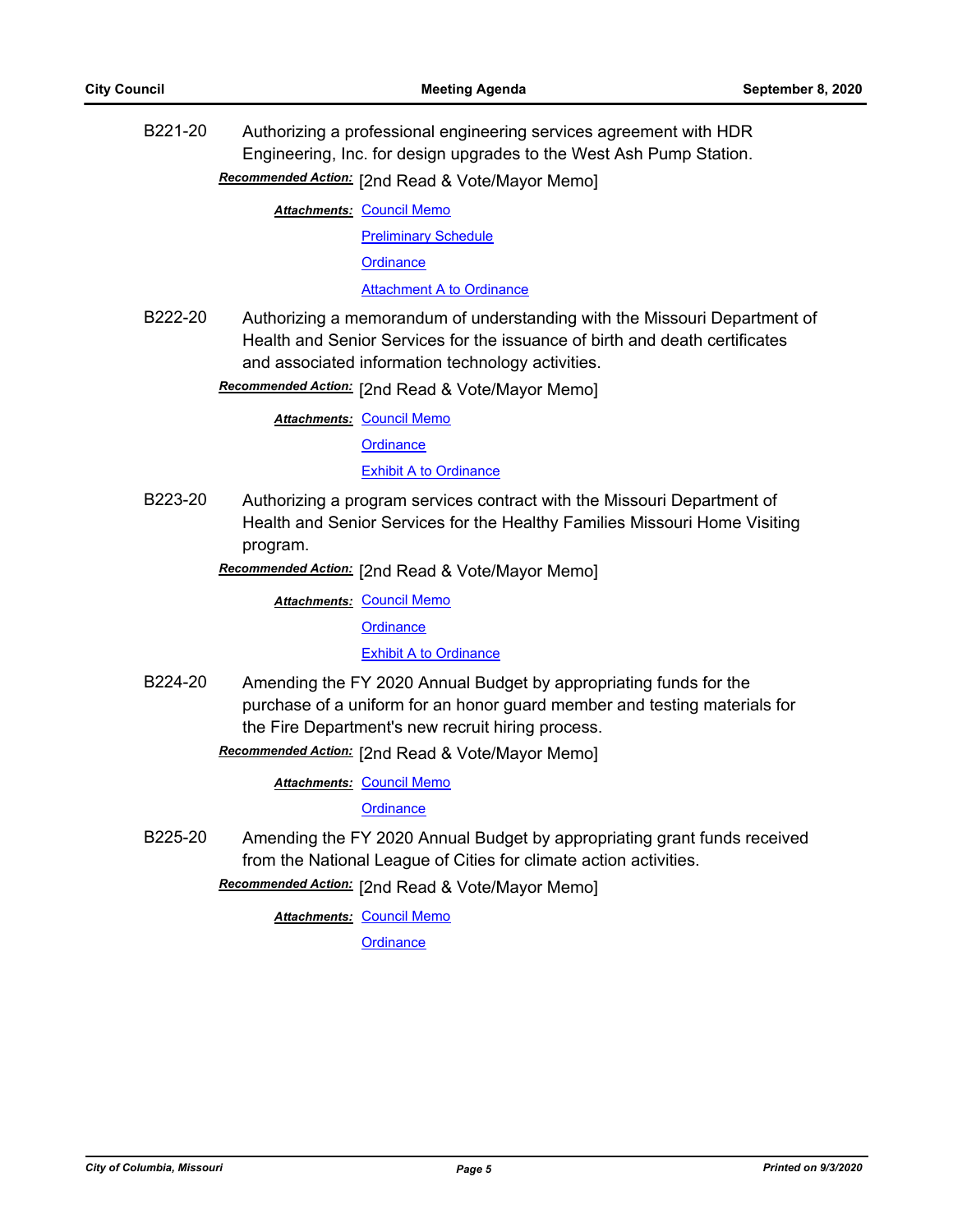B226-20 Authorizing Amendment No. 3 to the 2017 Master Services Agreement with N. Harris Computer Corporation, on behalf of its division Advanced Utility Systems, to implement changes to the budget billing payment plan calculation as part of the utility billing software.

Recommended Action: [2nd Read & Vote/Mayor Memo]

**Attachments: [Council Memo](http://gocolumbiamo.legistar.com/gateway.aspx?M=F&ID=632a7339-4d67-4db7-a6a7-7e656662be17.docx)** 

**[Ordinance](http://gocolumbiamo.legistar.com/gateway.aspx?M=F&ID=5ef6a584-0eca-444c-87ba-e232a871f9ff.doc)** 

[Attachment A to Ordinance](http://gocolumbiamo.legistar.com/gateway.aspx?M=F&ID=4df1ad90-69fa-4389-a16d-3cb66f24db1a.pdf)

- B227-20 Authorizing acceptance of a grant from the U.S. Department of Justice Office of Justice Programs, Bureau of Justice Assistance to provide funding to the Police Department and Fire Department relating to the City of Columbia COVID-19 response; amending the FY 2020 Annual Budget by appropriating funds.
	- [2nd Read & Vote/Mayor Memo] *Recommended Action:*

**Attachments: [Council Memo](http://gocolumbiamo.legistar.com/gateway.aspx?M=F&ID=ac61f61e-cac0-4fde-97e3-ae032c903084.docx) [Grant Application](http://gocolumbiamo.legistar.com/gateway.aspx?M=F&ID=9e2a6eea-3213-4d7e-8890-c400b753dd61.pdf)** [Grant Award Correspondence from the U.S. Department of Justice](http://gocolumbiamo.legistar.com/gateway.aspx?M=F&ID=3d8028ea-e7f3-45fb-b2b5-37a3ecead535.pdf) **[Ordinance](http://gocolumbiamo.legistar.com/gateway.aspx?M=F&ID=cf58d925-e64e-4edf-a019-2eb290b678c3.doc)** [Exhibit A to Ordinance](http://gocolumbiamo.legistar.com/gateway.aspx?M=F&ID=a97675a2-0d69-4177-8c26-48a661e4ec01.pdf)

B228-20 Authorizing an amendment to the memorandum of understanding with The Curators of the University of Missouri relating to primary response areas by law enforcement officers for property owned or leased by the University of Missouri together with certain roadways and intersections within and bordering the University of Missouri Campus.

Recommended Action: [2nd Read & Vote/Mayor Memo]

**Attachments: [Council Memo](http://gocolumbiamo.legistar.com/gateway.aspx?M=F&ID=c6a703e3-10d7-4e67-a039-4e1c558364cf.docx)** 

**[Ordinance](http://gocolumbiamo.legistar.com/gateway.aspx?M=F&ID=884d60e2-00ba-4871-b966-1d848681c222.doc)** 

### [Attachment A to Ordinance](http://gocolumbiamo.legistar.com/gateway.aspx?M=F&ID=95d5dd0f-979c-4f7d-9c77-a4eed6a0c9f2.pdf)

B229-20 Authorizing an amendment to the memorandum of understanding with The Curators of the University of Missouri relating to primary response by law enforcement officers for off-campus apartment buildings leased by the University of Missouri and staffed by University's Residential Life Program.

**Recommended Action:** [2nd Read & Vote/Mayor Memo]

**Attachments: [Council Memo](http://gocolumbiamo.legistar.com/gateway.aspx?M=F&ID=6b01a3bc-145e-4e34-adde-c13f74b3f845.docx)** 

**[Ordinance](http://gocolumbiamo.legistar.com/gateway.aspx?M=F&ID=dff09142-94c7-4dec-b345-1ae54c9f7b7b.doc)** 

[Attachment A to Ordinance](http://gocolumbiamo.legistar.com/gateway.aspx?M=F&ID=0c639ca4-c49d-48b1-9abe-32697e96cddf.pdf)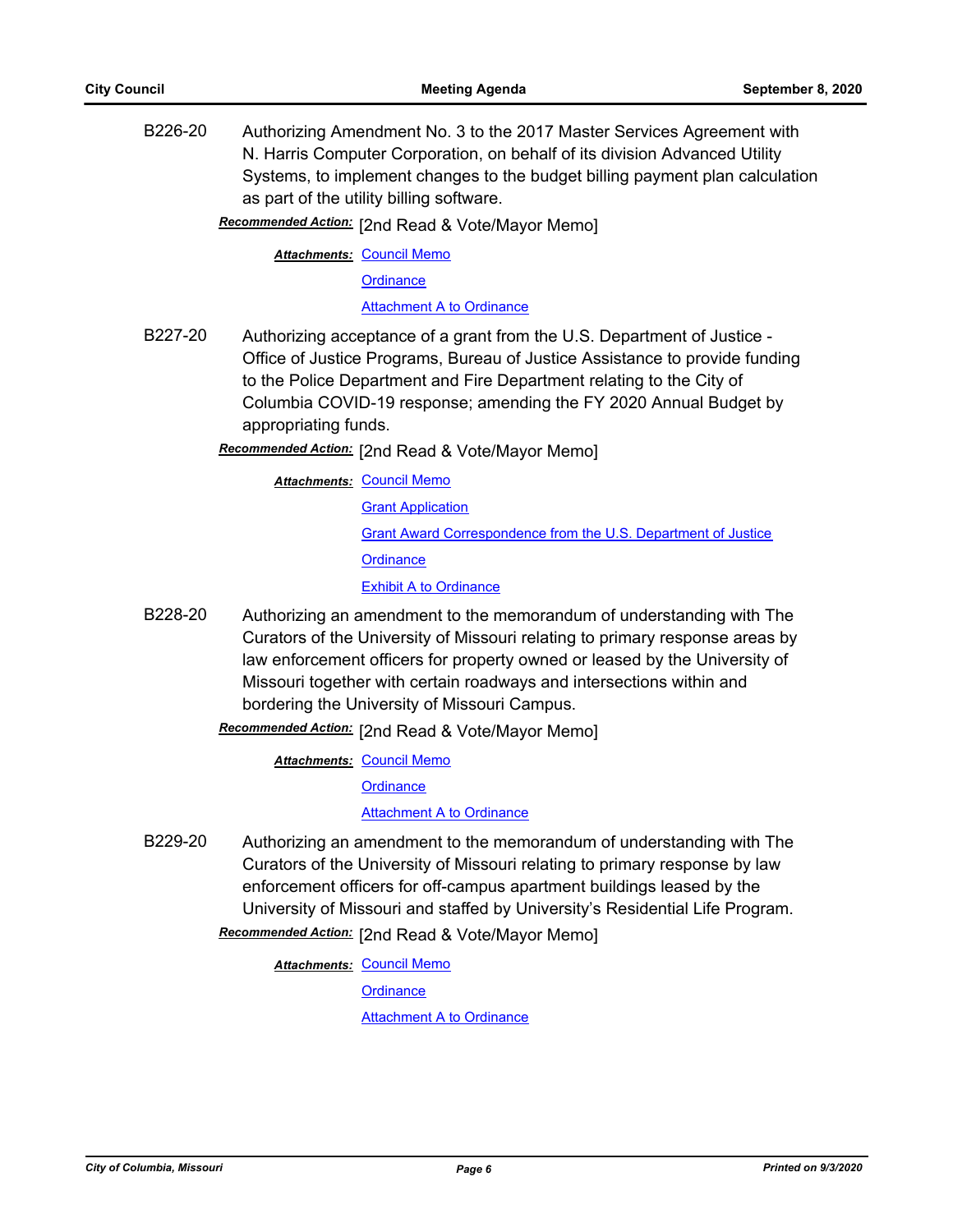| R <sub>101-20</sub>  |              | Setting a public hearing: proposed Phase I construction of the Perche Creek<br>Trail, from the MKT Trail to Gillespie Bridge Road, to include construction of a<br>10-foot wide concrete trail, a bridge over the Perche Creek and a small<br>trailhead on the south side of Gillespie Bridge Road.<br>Recommended Action: [Read & Vote/Mayor Memo] |
|----------------------|--------------|-----------------------------------------------------------------------------------------------------------------------------------------------------------------------------------------------------------------------------------------------------------------------------------------------------------------------------------------------------|
|                      |              |                                                                                                                                                                                                                                                                                                                                                     |
|                      |              | <b>Attachments: Council Memo</b>                                                                                                                                                                                                                                                                                                                    |
|                      |              | Perche Creek Trail Plan                                                                                                                                                                                                                                                                                                                             |
|                      |              | <b>Perche MDC Mitigation Project Plan</b>                                                                                                                                                                                                                                                                                                           |
|                      |              | <b>Public Comments</b>                                                                                                                                                                                                                                                                                                                              |
|                      |              | <b>Mid-Missouri Radio Control Association Agreement</b>                                                                                                                                                                                                                                                                                             |
|                      |              | Parks & Recreation Commission July 2020 Minutes (Draft)                                                                                                                                                                                                                                                                                             |
|                      |              | <b>Resolution</b>                                                                                                                                                                                                                                                                                                                                   |
| R <sub>102-20</sub>  | center.      | Setting a public hearing: proposed installation of backup cooling equipment<br>on the roof of the City Hall Building for the Information Technology data                                                                                                                                                                                            |
|                      |              | Recommended Action: [Read & Vote/Mayor Memo]                                                                                                                                                                                                                                                                                                        |
|                      |              | <b>Attachments: Council Memo</b>                                                                                                                                                                                                                                                                                                                    |
|                      |              | Data Room HVAC Plan                                                                                                                                                                                                                                                                                                                                 |
|                      |              | <b>Resolution</b>                                                                                                                                                                                                                                                                                                                                   |
| R <sub>103</sub> -20 |              | Setting a public hearing: voluntary annexation of property located on the south<br>side of Bradbury Drive and east of Kipling Way (Case No. 161-2020).                                                                                                                                                                                              |
|                      |              | Recommended Action: [Read & Vote/Mayor Memo]                                                                                                                                                                                                                                                                                                        |
|                      |              | <b>Attachments: Council Memo</b>                                                                                                                                                                                                                                                                                                                    |
|                      |              | <b>Locator Maps</b>                                                                                                                                                                                                                                                                                                                                 |
|                      |              | <b>Zoning Graphic</b>                                                                                                                                                                                                                                                                                                                               |
|                      |              | <b>Annexation Petition</b>                                                                                                                                                                                                                                                                                                                          |
|                      |              | Resolution                                                                                                                                                                                                                                                                                                                                          |
| R <sub>104</sub> -20 | enterprises. | Authorizing an agreement for professional services with Jim Whitt, LLC for<br>development of a comprehensive program to assist disadvantaged business                                                                                                                                                                                               |
|                      |              | Recommended Action: [Read & Vote/Mayor Memo]                                                                                                                                                                                                                                                                                                        |
|                      |              | <b>Attachments: Council Memo</b>                                                                                                                                                                                                                                                                                                                    |

**[Resolution](http://gocolumbiamo.legistar.com/gateway.aspx?M=F&ID=992ef429-1c2a-4272-bb51-ee3b73dfb679.doc)** 

**[Attachment A to Resolution](http://gocolumbiamo.legistar.com/gateway.aspx?M=F&ID=053ce07f-7316-4f84-9609-37fc61a394e8.pdf)**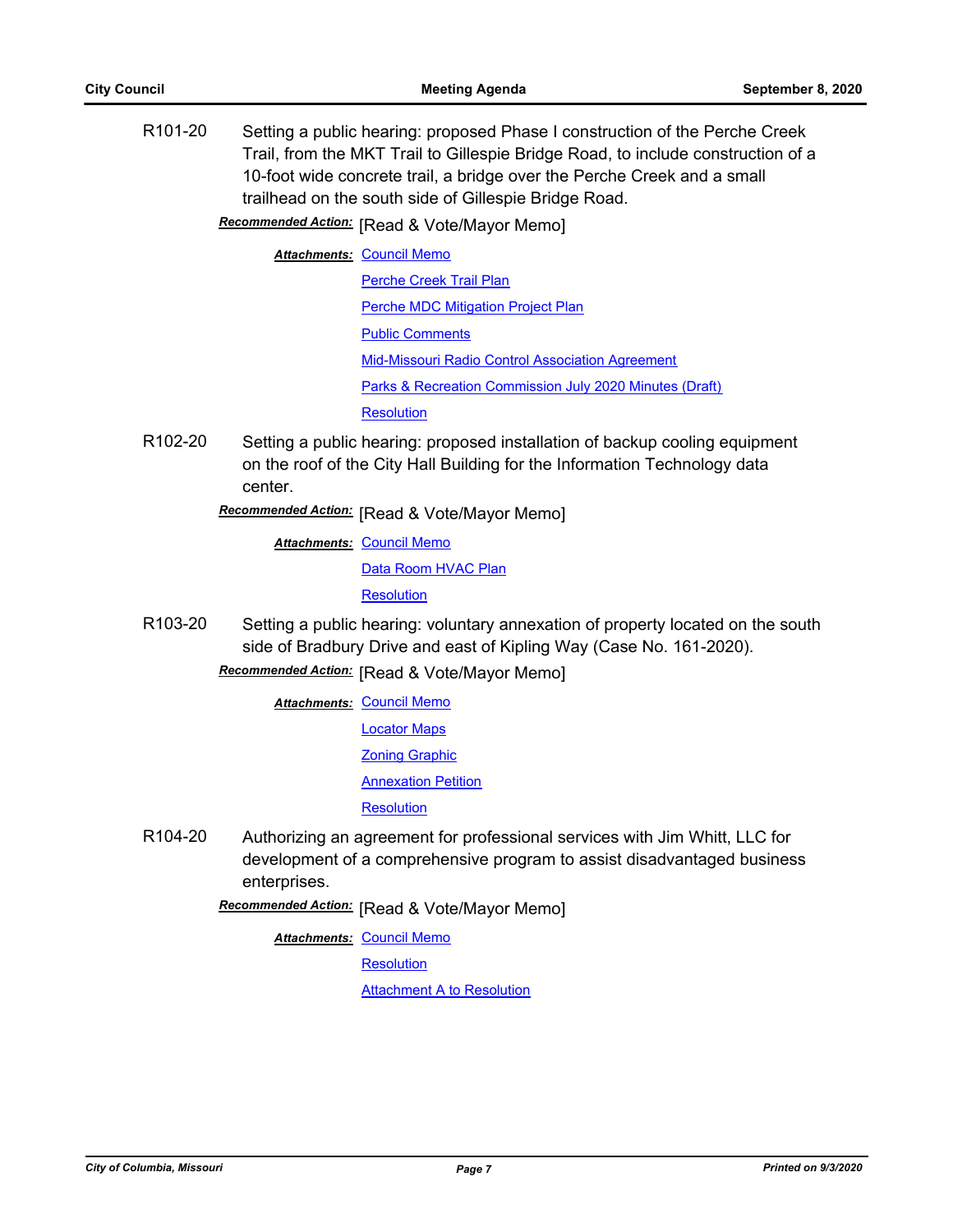| R <sub>105</sub> -20 | Authorizing an artist's contract with Chris Morrey Studio LLC for the<br>Columbia Regional Airport terminal building Percent for Art project.<br>Recommended Action: [Read & Vote/Mayor Memo]                                                                                                                                 |  |
|----------------------|-------------------------------------------------------------------------------------------------------------------------------------------------------------------------------------------------------------------------------------------------------------------------------------------------------------------------------|--|
|                      |                                                                                                                                                                                                                                                                                                                               |  |
|                      | <b>Attachments: Council Memo</b>                                                                                                                                                                                                                                                                                              |  |
|                      | <b>Resolution</b>                                                                                                                                                                                                                                                                                                             |  |
|                      | <b>Attachment A to Resolution</b>                                                                                                                                                                                                                                                                                             |  |
| R <sub>106-20</sub>  | Authorizing an artist's contract with David Griggs LLC for the Columbia<br>Regional Airport terminal building Percent for Art project.                                                                                                                                                                                        |  |
|                      | Recommended Action: [Read & Vote/Mayor Memo]                                                                                                                                                                                                                                                                                  |  |
|                      | <b>Attachments: Council Memo</b>                                                                                                                                                                                                                                                                                              |  |
|                      | <b>Resolution</b>                                                                                                                                                                                                                                                                                                             |  |
|                      | <b>Attachment A to Resolution</b>                                                                                                                                                                                                                                                                                             |  |
| R <sub>107-20</sub>  | Authorizing Supplemental Agreement No. 1 to the aviation project consultant<br>agreement with Burns & McDonnell Engineering Company, Inc. for<br>construction services relating to the design and construction of a new airport<br>terminal at the Columbia Regional Airport.<br>Recommended Action: [Read & Vote/Mayor Memo] |  |
|                      | <b>Attachments: Council Memo</b>                                                                                                                                                                                                                                                                                              |  |
|                      | <b>Resolution</b>                                                                                                                                                                                                                                                                                                             |  |
|                      | <b>Attachment A to Resolution</b>                                                                                                                                                                                                                                                                                             |  |
| R108-20              | Authorizing the public sale of Taxable Special Obligation Refunding Bonds,<br>Series 2020C.                                                                                                                                                                                                                                   |  |
|                      | Recommended Action: [Read & Vote/Mayor Memo]                                                                                                                                                                                                                                                                                  |  |
|                      | <b>Attachments: Council Memo</b>                                                                                                                                                                                                                                                                                              |  |
|                      | <b>Resolution</b>                                                                                                                                                                                                                                                                                                             |  |
|                      | <b>Exhibit A to Resolution</b>                                                                                                                                                                                                                                                                                                |  |
|                      | <b>Exhibit B to Resolution</b>                                                                                                                                                                                                                                                                                                |  |

**VIII. NEW BUSINESS**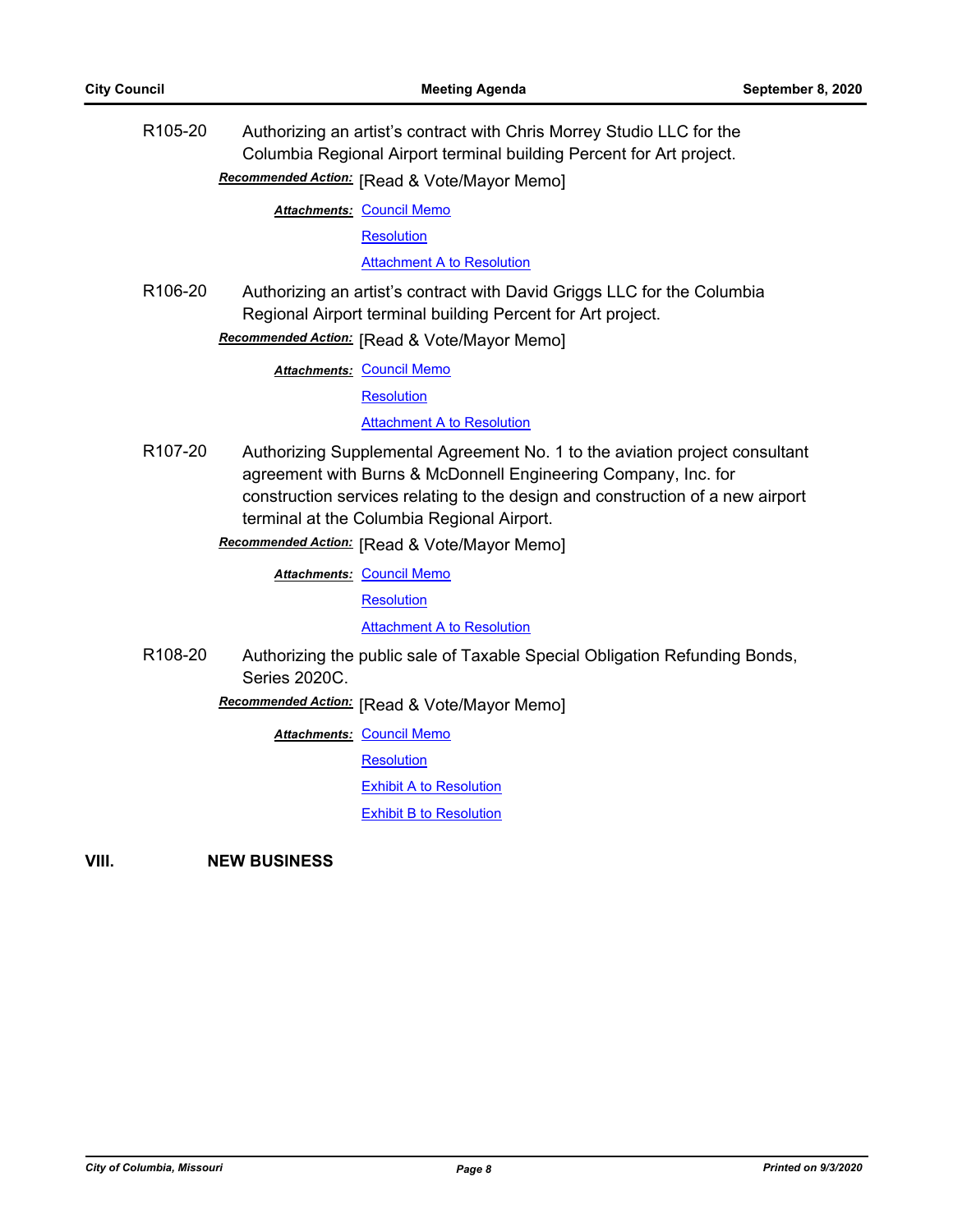### **IX. INTRODUCTION AND FIRST READING**

B230-20 Authorizing the issuance of Taxable Special Obligation Refunding Bonds, Series 2020C.

## **Recommended Action:** [Intro & 1st Read/Mayor Memo]

**Attachments: [Council Memo](http://gocolumbiamo.legistar.com/gateway.aspx?M=F&ID=8c21fcd0-3436-4340-9c67-add85b1465aa.docx)** [Term Sheet](http://gocolumbiamo.legistar.com/gateway.aspx?M=F&ID=de77c771-172e-4cda-82d2-f4dbbe1929f4.pdf) **[Ordinance](http://gocolumbiamo.legistar.com/gateway.aspx?M=F&ID=c5389380-4145-4f99-a207-ea1e2db5bd7b.doc)** [Exhibit A to Ordinance](http://gocolumbiamo.legistar.com/gateway.aspx?M=F&ID=04e4bb04-f925-4045-b899-0a6d519fb9db.pdf) [Exhibit B to Ordinance](http://gocolumbiamo.legistar.com/gateway.aspx?M=F&ID=702c15fc-2e82-432a-9b8b-c48919685272.pdf) [Exhibit C to Ordinance](http://gocolumbiamo.legistar.com/gateway.aspx?M=F&ID=1855f252-b5a4-4f94-ad96-165b39ff67ff.pdf)

B231-20**\*** Amending Chapter 14 of the City Code to eliminate the safety helmet or headgear requirement for motorcycle operators or passengers as required by state law and modifying the agency responsible for establishing minimum protective standard specifications.

Recommended Action: [Intro & 1st Read/Mayor Memo]

**Attachments: [Council Memo](http://gocolumbiamo.legistar.com/gateway.aspx?M=F&ID=4886ba75-775a-4d7d-a8e0-bc3b8151349b.docx)** 

**[Ordinance](http://gocolumbiamo.legistar.com/gateway.aspx?M=F&ID=23ae001e-18f5-47fb-8635-9bac1452a8e1.doc)** 

B232-20 Amending Chapter 19 of the City Code as it relates to personnel policies, procedures, rules and regulations.

Recommended Action: [Intro & 1st Read/Mayor Memo]

### **Attachments: [Council Memo](http://gocolumbiamo.legistar.com/gateway.aspx?M=F&ID=16ba13d7-d0a7-4558-b1e5-408516b1caf4.docx)**

### **[Ordinance](http://gocolumbiamo.legistar.com/gateway.aspx?M=F&ID=8c9bb3b3-c8ca-4578-863a-db742043cb81.doc)**

B233-20 Amending Chapter 22 of the City Code as it relates to residential curbside refuse and recycling collection.

**Recommended Action:** [Intro & 1st Read/Mayor Memo]

**Attachments: [Council Memo](http://gocolumbiamo.legistar.com/gateway.aspx?M=F&ID=79ae2610-37b8-4a41-8e20-52496cd08547.docx)** 

**[Ordinance](http://gocolumbiamo.legistar.com/gateway.aspx?M=F&ID=51dd93f4-8d9c-4bf0-8997-85e754b96ecc.doc)** 

B234-20 Adopting FY 2021 Classification and Pay Plans; establishing implementation dates of September 20, 2020 and October 1, 2020; providing for salary adjustments for eligible employees.

## Recommended Action: [Intro & 1st Read/Mayor Memo]

### **Attachments: [Council Memo](http://gocolumbiamo.legistar.com/gateway.aspx?M=F&ID=58c42595-99f8-4817-a0de-938b5e2e0b04.docx)**

[Summary of Classification and Pay Plan Amendments-eff 9/20/20](http://gocolumbiamo.legistar.com/gateway.aspx?M=F&ID=3a55c08c-08d7-419b-9e4a-98a81f4a3f43.doc) [Summary of Classification and Pay Plan Amendments-eff 10/1/20](http://gocolumbiamo.legistar.com/gateway.aspx?M=F&ID=d8dca568-769a-47cc-89da-9f46af338dfd.doc)

**[Ordinance](http://gocolumbiamo.legistar.com/gateway.aspx?M=F&ID=6db02a81-02ee-4211-9cd6-5abaf94e2c84.doc)** 

[Exhibit A to Ordinance](http://gocolumbiamo.legistar.com/gateway.aspx?M=F&ID=5becc747-ba2e-4e25-b9de-ca28c4b2590e.pdf)

## [Exhibit B to Ordinance](http://gocolumbiamo.legistar.com/gateway.aspx?M=F&ID=e7c4d5d8-2d0a-4238-ae4a-dc906b3ebe58.pdf)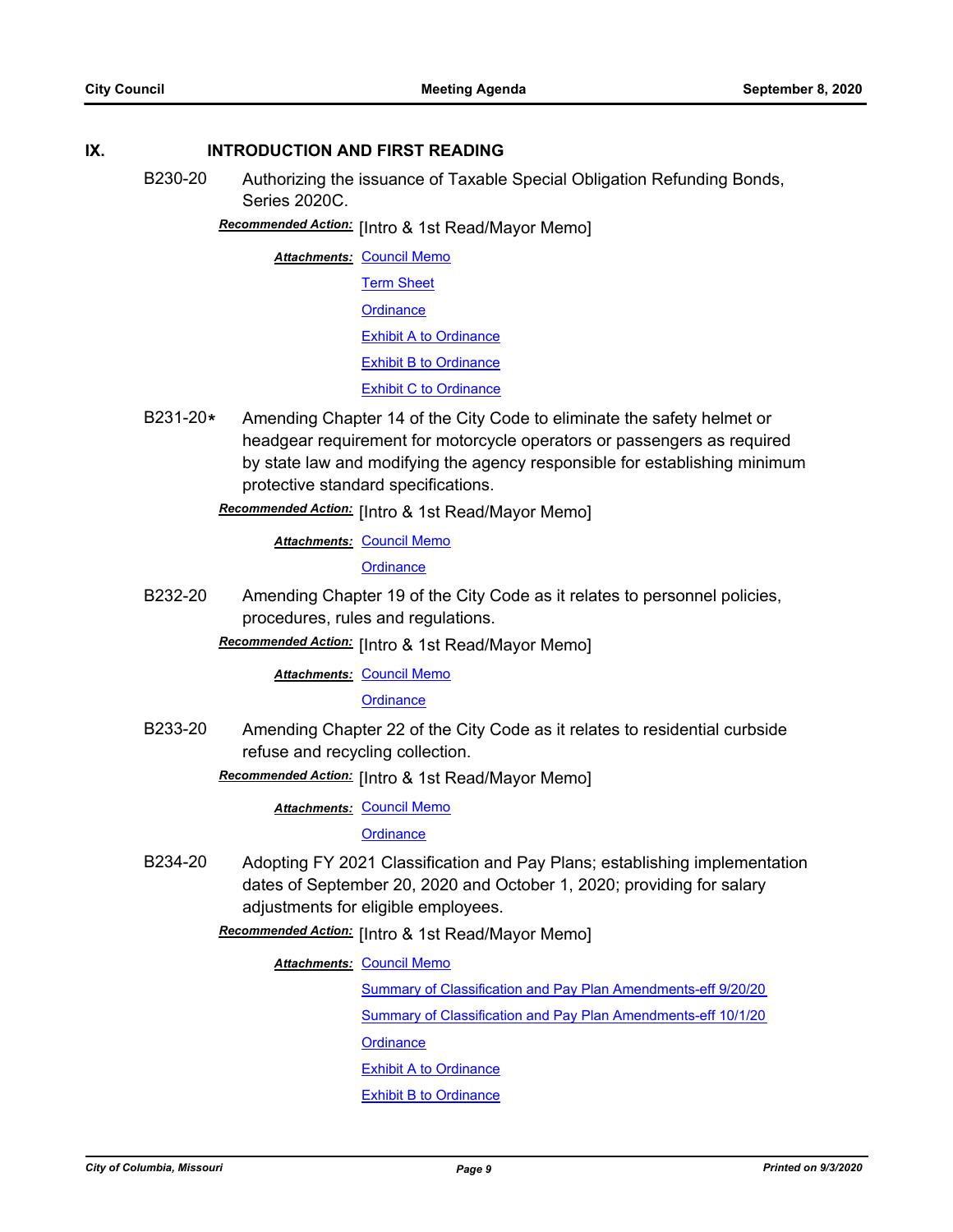B235-20 Establishing plan year 2021 active employee medical premium rates, active employee and retiree dental premium rates, and non-Medicare medical rates for the City of Columbia; providing for payroll withholdings.

**Recommended Action:** [Intro & 1st Read/Mayor Memo]

**Attachments: [Council Memo](http://gocolumbiamo.legistar.com/gateway.aspx?M=F&ID=f344ff4d-b9a2-4d57-ab64-3f413b1505ce.docx) [Ordinance](http://gocolumbiamo.legistar.com/gateway.aspx?M=F&ID=9d489740-cfbb-4b49-ad83-d53ed2c7500a.doc) [Exhibit A to Ordinance](http://gocolumbiamo.legistar.com/gateway.aspx?M=F&ID=cc7b62e4-f386-4353-bc22-443d818a3c0d.pdf)** [Exhibit B to Ordinance](http://gocolumbiamo.legistar.com/gateway.aspx?M=F&ID=119905bc-5113-454a-b7ef-8bdc481f5ec4.pdf) [Exhibit C to Ordinance](http://gocolumbiamo.legistar.com/gateway.aspx?M=F&ID=3b9ad44b-88a5-4f0e-90ed-cac515eb8f2a.pdf)

B236-20 Rezoning property located on the northwest corner of the Green Meadows Road and Green Meadows Circle intersection from District R-1 (One-family Dwelling) to District PD (Planned Development); approving a statement of intent; approving "The Godfrey PD Plan"; granting a design adjustment relating to front entrance placement (Case No. 127-2020).

Recommended Action: [Intro & 1st Read/Mayor Memo]

| <b>Attachments: Council Memo</b>                         |  |
|----------------------------------------------------------|--|
| Staff Report to Planning and Zoning Commission [Revised] |  |
| <b>Locator Maps</b>                                      |  |
| Proposed The Godfrey PD Plan (as presented to PZC)       |  |
| The Godfrey PD Plan (Revised 8-20-20)                    |  |
| <b>Accessible Route Exhibit</b>                          |  |
| <b>Applicant's Density Exhibit</b>                       |  |
| Concept Review Plan (11/2019)                            |  |
| <b>Supportive Public Correspondence</b>                  |  |
| <b>Non-Supportive Public Correspondence</b>              |  |
| Excerpts from Minutes (July 9)                           |  |
| Excerpts from Minutes (August 6)                         |  |
| Ordinance                                                |  |
| <b>Exhibit A to Ordinance</b>                            |  |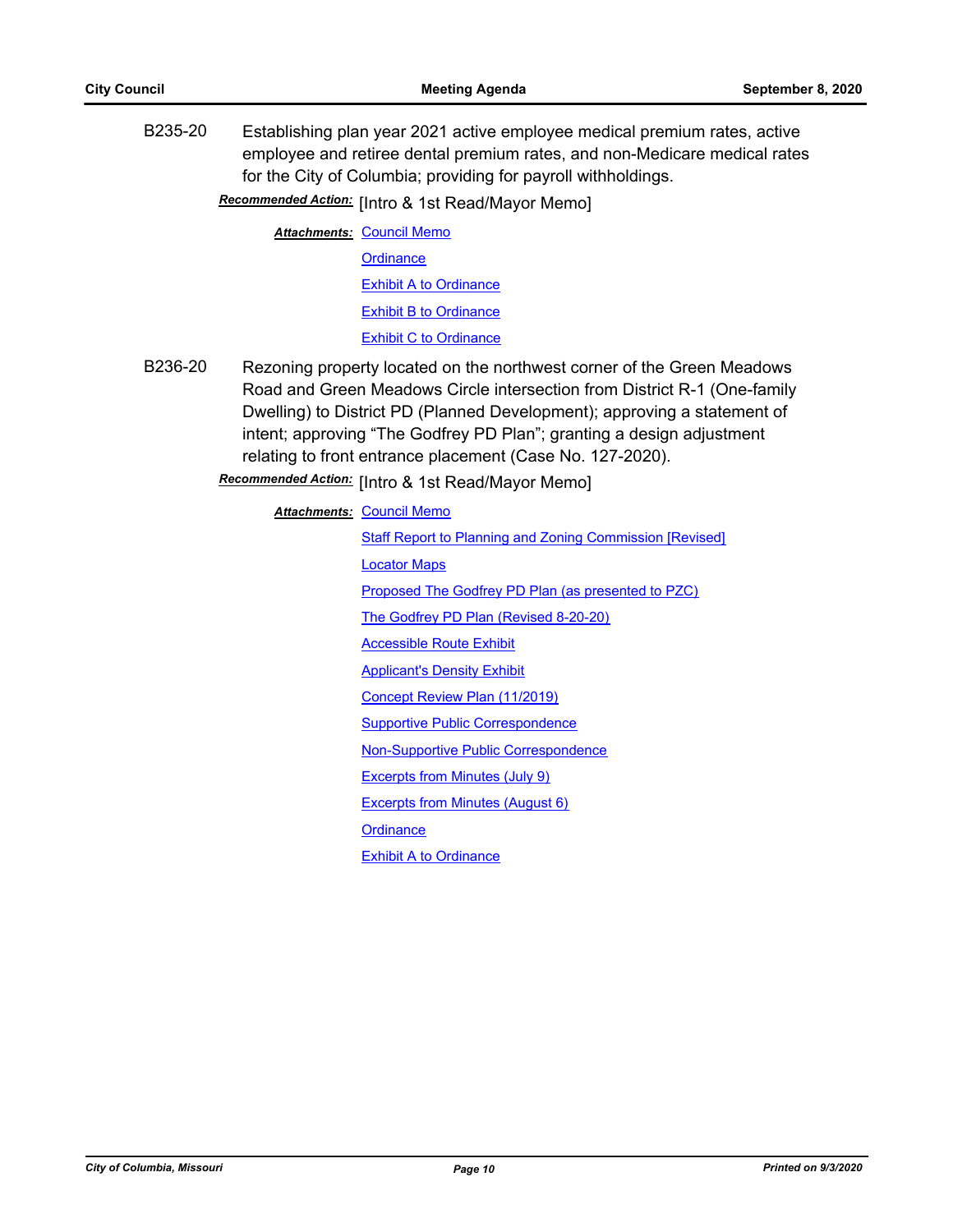B237-20**\*\*** Rezoning property located on the north side of Texas Avenue and approximately 650 feet west of Providence Road (13, 103, 105 and 107 E. Texas Avenue) from District R-1 (One-family Dwelling) and District R-2 (Two-family Dwelling) to District M-OF (Mixed-use Office) (Case No. 142-2020).

[Intro & 1st Read/Mayor Memo] *Recommended Action:*

**Attachments: [Council Memo](http://gocolumbiamo.legistar.com/gateway.aspx?M=F&ID=d67ec566-72a5-46be-a4a8-8b0c0b485b65.docx)** [Staff Report to Planning and Zoning Commission](http://gocolumbiamo.legistar.com/gateway.aspx?M=F&ID=ba42ed56-f69f-4404-bee5-e34e5101c5e3.docx) [Locator Maps](http://gocolumbiamo.legistar.com/gateway.aspx?M=F&ID=115a412e-4f00-4ff2-9657-f403da3c5db7.pdf) [Zoning Graphic](http://gocolumbiamo.legistar.com/gateway.aspx?M=F&ID=13971eee-1562-4edf-8967-b4c870aca7c1.pdf) [Permitted Use Table \(M-OF highlighted\)](http://gocolumbiamo.legistar.com/gateway.aspx?M=F&ID=1056f22e-4a8a-4611-9eb9-4b5ce5f765dc.pdf) [Comprehensive Plan Appendix Excerpt](http://gocolumbiamo.legistar.com/gateway.aspx?M=F&ID=e5b94ed3-c6f7-475c-acc2-4a69a9f9f8e8.pdf) [Excerpts from Minutes](http://gocolumbiamo.legistar.com/gateway.aspx?M=F&ID=f81be1f8-11ee-4ff4-830d-db825100be02.docx) **[Ordinance](http://gocolumbiamo.legistar.com/gateway.aspx?M=F&ID=91f2ff97-b80e-4d30-aaf4-fac096109892.doc)** 

- B238-20**\*** Granting design adjustments relating to the proposed Final Plat of Boone Electric Plat 2 located on the west side of Range Line Street and north of Business Loop 70 (1413 Range Line Street) to allow an alternative location for utility easement dedication and a lot line to bisect an existing structure (i.e., parking lot) (Case No. 135-2020).
	- **Recommended Action:** [Intro & 1st Read/Mayor Memo]

**Attachments: [Council Memo](http://gocolumbiamo.legistar.com/gateway.aspx?M=F&ID=0c96ed2f-c4c4-4ed9-88a9-e0d21a5d76fe.docx)** 

[Staff Report to Planning and Zoning Commission](http://gocolumbiamo.legistar.com/gateway.aspx?M=F&ID=a192efb0-30f5-4665-8360-23d6629a4527.docx)

[Locator Maps](http://gocolumbiamo.legistar.com/gateway.aspx?M=F&ID=56a01d3a-ff76-46d6-810c-2cd24ee604f9.pdf)

[Design Adjustment Worksheets](http://gocolumbiamo.legistar.com/gateway.aspx?M=F&ID=5f8c2858-cf23-4e3c-b0db-98ff3d678062.pdf)

[Final Plat](http://gocolumbiamo.legistar.com/gateway.aspx?M=F&ID=99547cf8-d13f-4c8f-9228-5be750303a02.pdf)

[Excerpts from Minutes](http://gocolumbiamo.legistar.com/gateway.aspx?M=F&ID=cc42287f-2a5a-4a50-9a75-59ef5a9727b7.docx)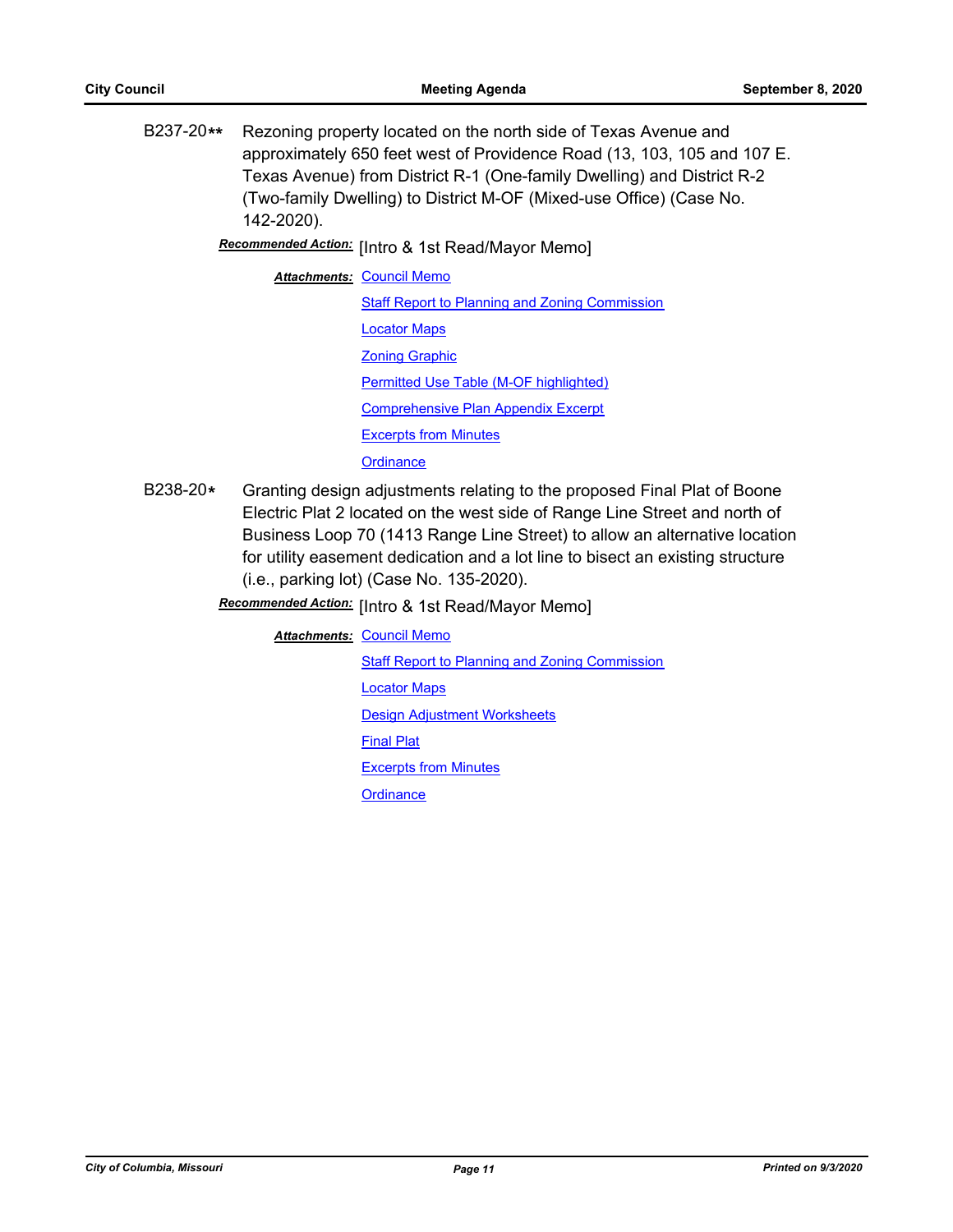B239-20**\*** Approving the Final Plat of "Boone Electric Plat 2" located on the west side of Range Line Street and north of Business Loop 70 (1413 Range Line Street); authorizing a performance contract (Case No. 135-2020).

Recommended Action: [Intro & 1st Read/Mayor Memo]

**Attachments: [Council Memo](http://gocolumbiamo.legistar.com/gateway.aspx?M=F&ID=002424df-ba10-4b2e-82b5-c6cf4b1a69e8.docx)** 

[Staff Report to Planning and Zoning Commission](http://gocolumbiamo.legistar.com/gateway.aspx?M=F&ID=1c2be4f5-33a8-4211-9f0f-20458d0b2663.docx) [Locator Maps](http://gocolumbiamo.legistar.com/gateway.aspx?M=F&ID=6f22bfb1-2d3c-4b10-8b74-a06a1d23fa42.pdf) [Final Plat](http://gocolumbiamo.legistar.com/gateway.aspx?M=F&ID=82a798e2-529d-42b5-9c5f-939950920378.pdf) [Design Adjustment Worksheets](http://gocolumbiamo.legistar.com/gateway.aspx?M=F&ID=42113854-f792-48f3-9436-6ad7e694cbc0.pdf) [Excerpts from Minutes](http://gocolumbiamo.legistar.com/gateway.aspx?M=F&ID=8211f1e3-548e-4214-a789-135c9e72734d.docx) **[Ordinance](http://gocolumbiamo.legistar.com/gateway.aspx?M=F&ID=7a219b29-a7bf-40a6-a09a-f58e01fc6e1c.doc)** [Exhibit A to Ordinance](http://gocolumbiamo.legistar.com/gateway.aspx?M=F&ID=6a367587-3f4c-48c9-9083-041180a25282.pdf)

B240-20**\*** Approving the Final Plat of "Fyfer Place Plat 1" located on the southwest corner of the Broadway and Fyfer Place intersection; authorizing a performance contract (Case No. 144-2020).

**Recommended Action:** [Intro & 1st Read/Mayor Memo]

**Attachments: [Council Memo](http://gocolumbiamo.legistar.com/gateway.aspx?M=F&ID=953b330d-e15f-4720-a3f2-00db7040c266.docx)** [Staff Report to the Planning and Zoning Commission](http://gocolumbiamo.legistar.com/gateway.aspx?M=F&ID=46624f46-eb43-4879-b007-e4d07bfc61a3.docx) [Locator Maps](http://gocolumbiamo.legistar.com/gateway.aspx?M=F&ID=15d26d84-65e3-45ff-b029-a6115452edd6.pdf) [Final Plat](http://gocolumbiamo.legistar.com/gateway.aspx?M=F&ID=634ac9e4-bd39-4cab-8fdc-149ebace1c4c.pdf) [Excerpts from Minutes](http://gocolumbiamo.legistar.com/gateway.aspx?M=F&ID=7f8338e3-9c4b-49a6-8215-37c788ddc4ac.docx) **[Ordinance](http://gocolumbiamo.legistar.com/gateway.aspx?M=F&ID=cfa55fbb-64aa-47fd-a382-d5508764fbaa.doc)** [Exhibit A to Ordinance](http://gocolumbiamo.legistar.com/gateway.aspx?M=F&ID=0647d4c1-0e09-4fb5-8485-5fa4bd354688.pdf)

B241-20**\*** Approving the Final Plat of "Deerfield Ridge Plat 2-A" located on the northwest corner of the Scott Boulevard and Route K intersection; authorizing a performance contract (Case No. 148-2020).

Recommended Action: [Intro & 1st Read/Mayor Memo]

**Attachments: [Council Memo](http://gocolumbiamo.legistar.com/gateway.aspx?M=F&ID=495d5e28-5057-44d4-9c64-4d254d4e73a9.docx)** 

[Locator Maps](http://gocolumbiamo.legistar.com/gateway.aspx?M=F&ID=2c1880c9-1641-4216-9547-f77ea0374011.pdf) [Deerfield Ridge Phase 2 PD Plan](http://gocolumbiamo.legistar.com/gateway.aspx?M=F&ID=bf4f8bf7-acc5-46be-ad0b-b44520c856e4.pdf) [Final Plat](http://gocolumbiamo.legistar.com/gateway.aspx?M=F&ID=11242561-8d3a-4ad4-a376-5cccb4ee517a.pdf)

**[Ordinance](http://gocolumbiamo.legistar.com/gateway.aspx?M=F&ID=f02562de-0fca-4b82-b927-c2261ccdba9f.doc)** 

**[Exhibit A to Ordinance](http://gocolumbiamo.legistar.com/gateway.aspx?M=F&ID=b5ccf404-c2e3-43ec-9e09-3072d61bfc5e.pdf)** 

*City of Columbia, Missouri Page 12 Printed on 9/3/2020*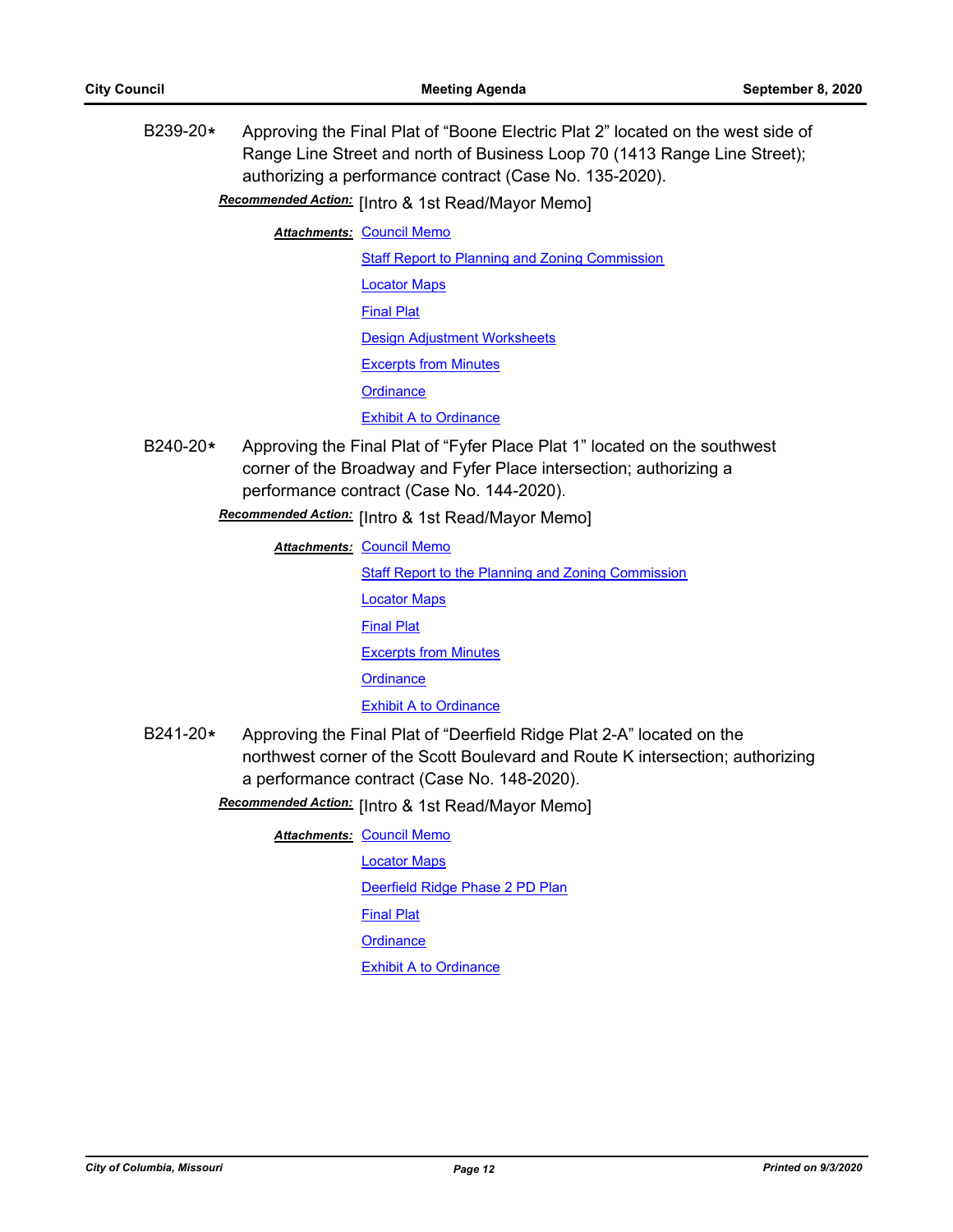B242-20**\*** Authorizing a consolidated grant agreement with the Missouri Highways and Transportation Commission for FY 2021 transportation planning purposes (Case No. CATSO-000181-2020).

**Recommended Action:** [Intro & 1st Read/Mayor Memo]

**Attachments: [Council Memo](http://gocolumbiamo.legistar.com/gateway.aspx?M=F&ID=488acc67-a3aa-4336-a6ad-5ce1f0d0bc7b.docx)** 

**[Ordinance](http://gocolumbiamo.legistar.com/gateway.aspx?M=F&ID=5d3be8c3-8191-4ff2-b1f2-1fff2798f5b1.doc)** 

[Exhibit A to Ordinance](http://gocolumbiamo.legistar.com/gateway.aspx?M=F&ID=f81c3acf-cfef-4f49-b2df-6eb405d1c42f.pdf)

B243-20**\*** Authorizing an operating agreement with The Curators of the University of Missouri and Bird Rides, Inc. for implementation of a shared active transportation operation for small dockless electric vehicles.

Recommended Action: [Intro & 1st Read/Mayor Memo]

**Attachments: [Council Memo](http://gocolumbiamo.legistar.com/gateway.aspx?M=F&ID=34ee79c8-8c64-4145-802d-1657f86edde9.docx)** 

**[Ordinance](http://gocolumbiamo.legistar.com/gateway.aspx?M=F&ID=9ef90e16-b720-44d1-aeed-4b7b888b81de.doc)** 

[Attachment A to Ordinance](http://gocolumbiamo.legistar.com/gateway.aspx?M=F&ID=2f2d9f02-1065-4eb4-b692-53d326d12bcd.pdf)

- B244-20**\*** Authorizing a contract with Consolidated Public Water Supply District No. 1 of Boone County, Missouri relating to the relocation of a waterline along the north side of Route K as part of the Sinclair Road/Route K/Old Plank Road roundabout improvement project.
	- **Recommended Action:** [Intro & 1st Read/Mayor Memo]

**Attachments: [Council Memo](http://gocolumbiamo.legistar.com/gateway.aspx?M=F&ID=1ac6eb24-3b05-4ac4-9bd7-d4b28fe37727.docx)** 

[Location Diagram](http://gocolumbiamo.legistar.com/gateway.aspx?M=F&ID=318945b9-7fcd-4a33-ade3-7483578d0341.pdf)

**[Ordinance](http://gocolumbiamo.legistar.com/gateway.aspx?M=F&ID=3fdab645-03ef-450b-b1db-83784929d3e5.doc)** 

[Attachment A to Ordinance](http://gocolumbiamo.legistar.com/gateway.aspx?M=F&ID=5c82a84f-ab56-4a15-ba45-aeeb19dbdc5f.pdf)

B245-20**\*** Authorizing an agreement with Regional Economic Development Incorporated (REDI) for the lease of office space at 500 E. Walnut Street located in the Fifth Street and Walnut Street municipal parking facility.

**Recommended Action:** [Intro & 1st Read/Mayor Memo]

**Attachments: [Council Memo](http://gocolumbiamo.legistar.com/gateway.aspx?M=F&ID=22b7ec8b-04b7-4b4a-a5b7-231d1e20efe5.docx)** 

**[Ordinance](http://gocolumbiamo.legistar.com/gateway.aspx?M=F&ID=d1c5509d-a756-4c6e-a107-5e8d0b400959.doc)** 

[Exhibit A to Ordinance](http://gocolumbiamo.legistar.com/gateway.aspx?M=F&ID=ac216e2b-6797-4d0d-8c50-4268788f5f07.pdf)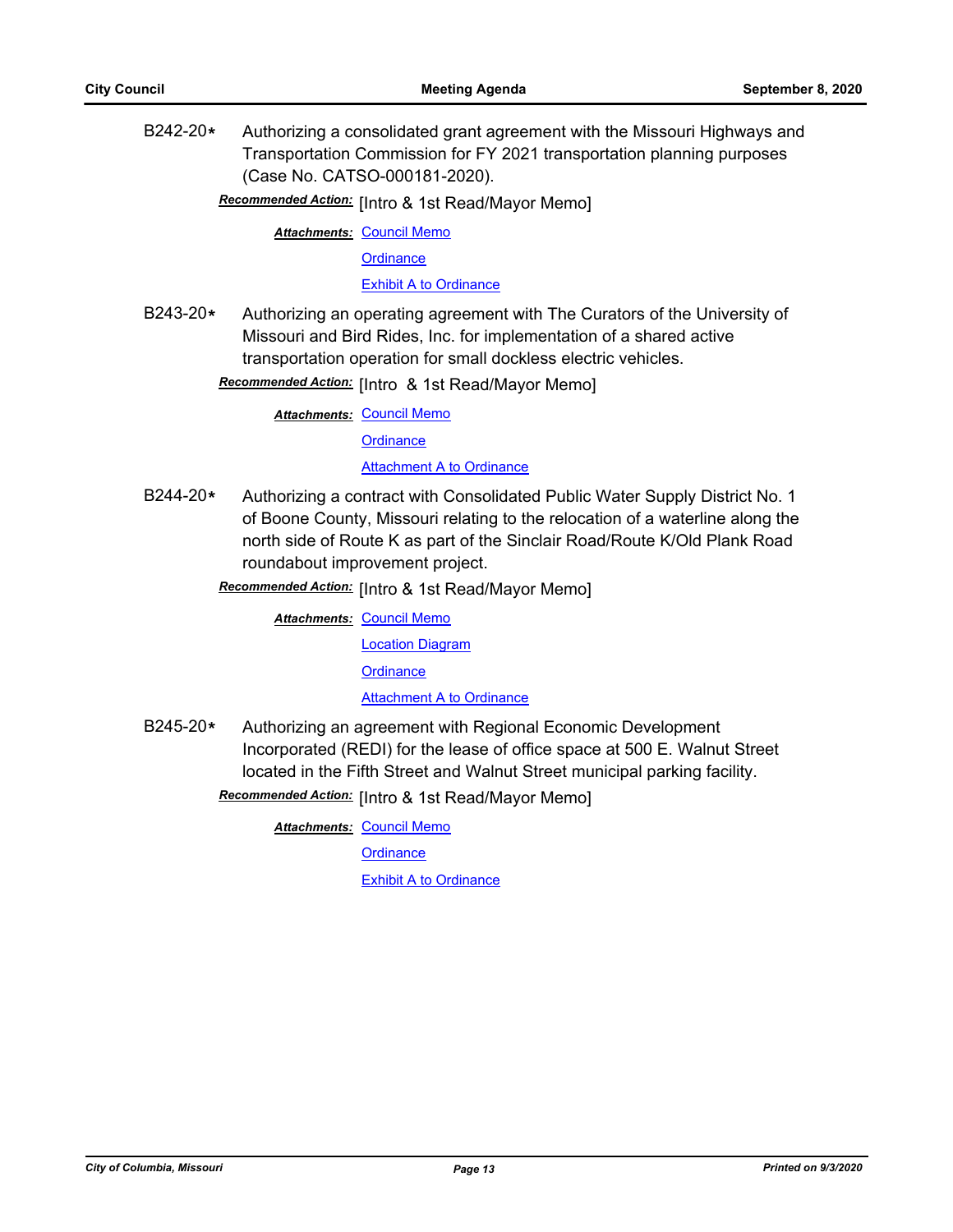B246-20**\*** Authorizing an economic development agreement with the Columbia Chamber of Commerce, Boone County, Missouri, The Curators of the University of Missouri and Regional Economic Development Incorporated (REDI).

Recommended Action: [Intro & 1st Read/Mayor Memo]

#### **Attachments: [Council Memo](http://gocolumbiamo.legistar.com/gateway.aspx?M=F&ID=0641d815-c5ba-49ff-abf9-33a27ebc2060.docx)**

[1988 Economic Development Agreement](http://gocolumbiamo.legistar.com/gateway.aspx?M=F&ID=cc4a8a4d-d5ed-45e0-a679-88833dde4eee.pdf) [2005 Economic Development Agreement](http://gocolumbiamo.legistar.com/gateway.aspx?M=F&ID=815d2f79-999d-48b1-8dbc-2b34468bb945.pdf)

**[Ordinance](http://gocolumbiamo.legistar.com/gateway.aspx?M=F&ID=126c1b98-4f26-43c1-b6b4-4b7d6b50aedb.doc)** 

[Attachment A to Ordinance](http://gocolumbiamo.legistar.com/gateway.aspx?M=F&ID=c5aadde8-32d8-444d-93a5-3f57b0d808a5.pdf)

B247-20 Authorizing Phase I construction of the Perche Creek Trail, from the MKT Trail to Gillespie Bridge Road, to include construction of a 10-foot wide concrete trail, a bridge over the Perche Creek and a small trailhead on the south side of Gillespie Bridge Road; calling for bids through the Purchasing Division for a portion of the project; authorizing an agreement for professional engineering services with Crocket Engineering Consultants, LLC for design of the trail project.

Recommended Action: [Intro & 1st Read/Mayor Memo]

**Attachments: [Council Memo](http://gocolumbiamo.legistar.com/gateway.aspx?M=F&ID=87ab708b-e1fb-4c32-b53a-dce90a42c088.docx)** 

[Perche Creek Trail Plan](http://gocolumbiamo.legistar.com/gateway.aspx?M=F&ID=fe6eaa50-b26c-4a54-87a8-bcceb855a51f.pdf) [Perche MDC Mitigation Project Plan](http://gocolumbiamo.legistar.com/gateway.aspx?M=F&ID=9d36fb8a-258b-4eb7-909a-c6a6ea297ad1.pdf) [Public Comments](http://gocolumbiamo.legistar.com/gateway.aspx?M=F&ID=9db63936-d5e7-4ddd-bbd0-08dab68d0198.pdf) [Mid-Missouri Radio Control Association Agreement](http://gocolumbiamo.legistar.com/gateway.aspx?M=F&ID=d8cade8a-0569-42b5-94f3-2fc4f5515321.pdf) [Parks & Recreation Commission July 2020 Minutes \(Draft\)](http://gocolumbiamo.legistar.com/gateway.aspx?M=F&ID=e171ec02-05d4-431a-8232-a67f11ccb945.pdf) **[Ordinance](http://gocolumbiamo.legistar.com/gateway.aspx?M=F&ID=f4aacb78-8c78-4cae-b8d1-1bac953a6072.doc)** [Attachment A to Ordinance](http://gocolumbiamo.legistar.com/gateway.aspx?M=F&ID=2d0415b4-d96c-403d-b61a-563c4b25bd45.pdf)

B248-20 Authorizing installation of backup cooling equipment on the roof of the City Hall Building for the Information Technology data center; calling for bids through the Purchasing Division.

Recommended Action: [Intro & 1st Read/Mayor Memo]

**Attachments: [Council Memo](http://gocolumbiamo.legistar.com/gateway.aspx?M=F&ID=1d1782a3-ff0e-4539-969a-ae650f19bfed.docx)**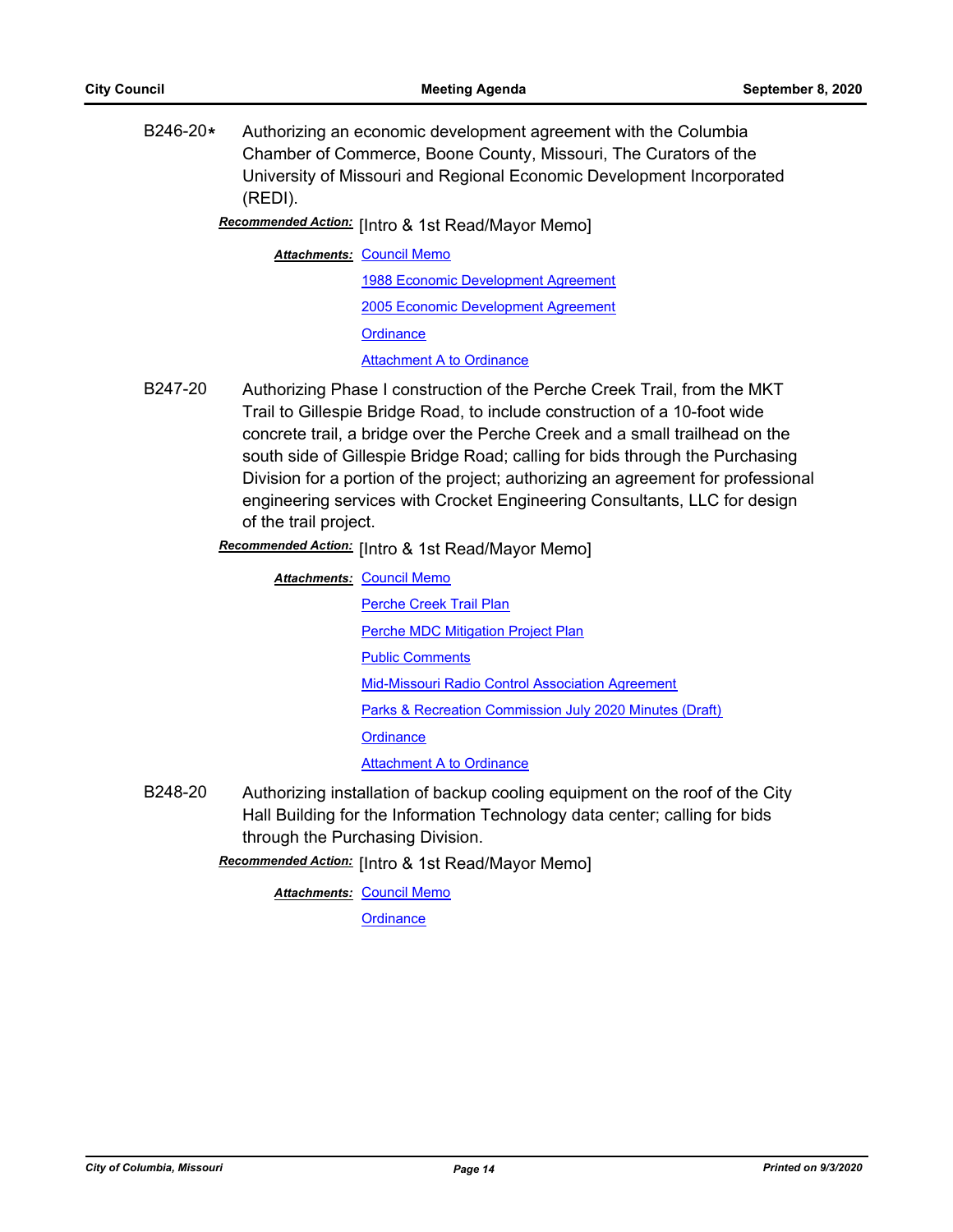B249-20**\*** Authorizing a non-federal reimbursable agreement with the Federal Aviation Administration for a commissioned flight inspection of the Runway End Identifier Lights System (REILS) on Runway 2-20 at the Columbia Regional Airport.

Recommended Action: [Intro & 1st Read/Mayor Memo]

**Attachments: [Council Memo](http://gocolumbiamo.legistar.com/gateway.aspx?M=F&ID=c5e22355-1e73-4e5e-b0c2-e7353afc2267.docx)** 

**[Ordinance](http://gocolumbiamo.legistar.com/gateway.aspx?M=F&ID=e7690c03-d895-49a7-9dc0-0957e414168c.doc)** 

[Exhibit A to Ordinance](http://gocolumbiamo.legistar.com/gateway.aspx?M=F&ID=517be2fe-a3bd-485d-8806-a9783d04e412.pdf)

B250-20**\*** Amending the FY 2020 Annual Budget by appropriating funds for airport operations and annual transit projects back to transportation sales tax fund balance for future allocation for transportation projects; appropriating capital project funds identified for the Battle Park Phase I project and Chapel Hill Connector - Perche Creek Trail project back to parks sales tax fund balance for future allocation for parks projects.

Recommended Action: [Intro & 1st Read/Mayor Memo]

**Attachments: [Council Memo](http://gocolumbiamo.legistar.com/gateway.aspx?M=F&ID=7e24d5f2-88d8-478a-a626-33a6e653ef3e.docx)** 

**[Ordinance](http://gocolumbiamo.legistar.com/gateway.aspx?M=F&ID=c05e6ef6-cc8d-4113-a5c5-1aece5645e87.doc)** 

B251-20**\*** Accepting conveyances for drainage and sewer purposes; accepting Stormwater Management/BMP Facilities Covenants.

**Recommended Action:** [Intro & 1st Read/Mayor Memo]

**Attachments: [Council Memo](http://gocolumbiamo.legistar.com/gateway.aspx?M=F&ID=7bff0cc2-e4d1-4636-8279-26421a8433ec.docx)** 

**[Ordinance](http://gocolumbiamo.legistar.com/gateway.aspx?M=F&ID=ad689410-ca5f-4df2-ab5b-5a2c005143a3.doc)** 

B252-20**\*** Accepting conveyances for utility and temporary construction purposes.

**Recommended Action:** [Intro & 1st Read/Mayor Memo]

**Attachments: [Council Memo](http://gocolumbiamo.legistar.com/gateway.aspx?M=F&ID=dcec7548-fea1-474e-9fc2-9827a221c339.docx)**